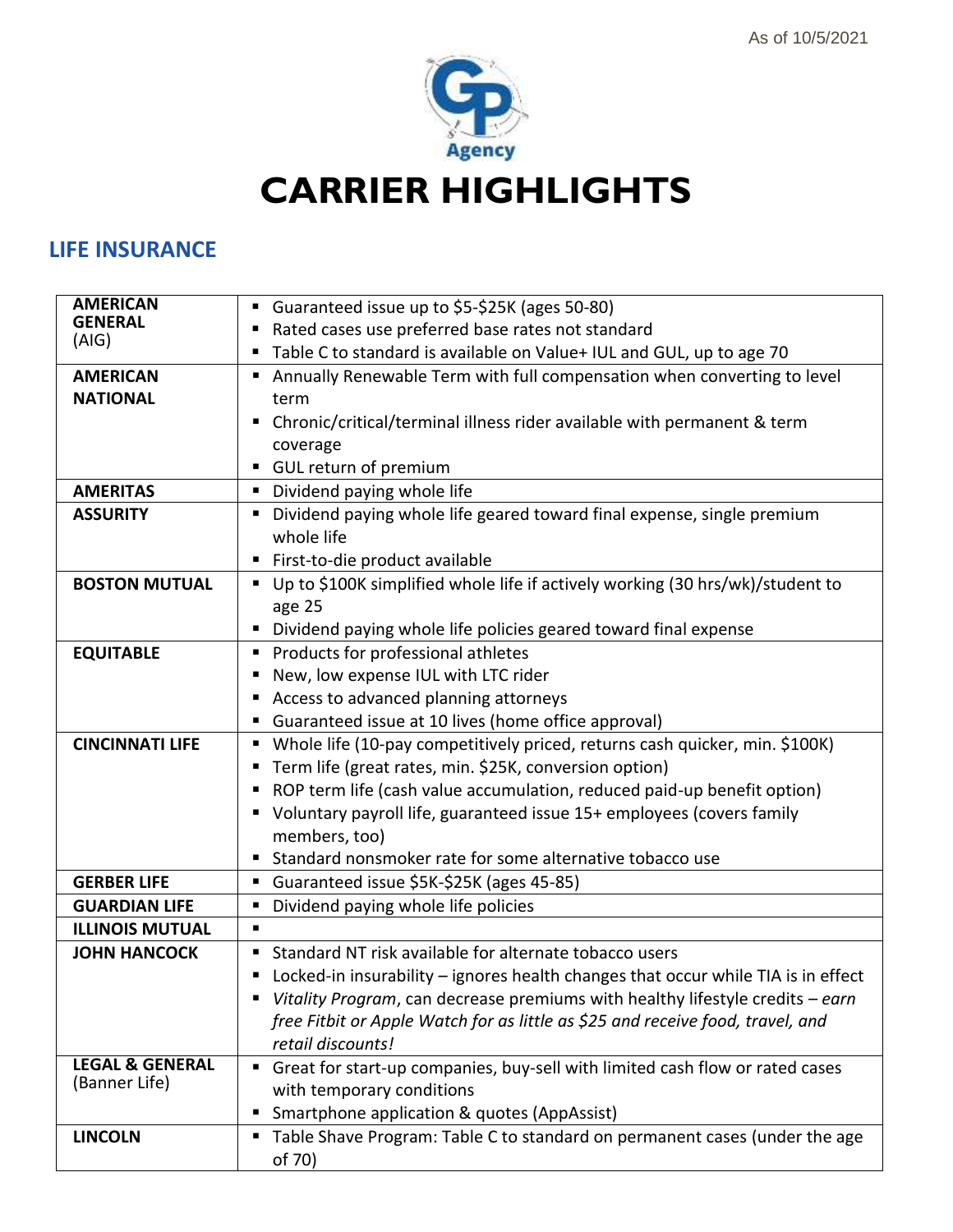| • Complimentary business evaluation<br>Great dividend paying whole life product (20 Pay, 10 Pay HECV L65), robust<br><b>MASSMUTUAL</b><br>cash accumulation<br>Competitive term product<br>QuickClose program for SBA loans. Also, complimentary business evaluation<br><b>MINNESOTA LIFE</b><br>" Possible NT rates if occasional cigarette smoker<br>(SECURIAN)<br>Single premium whole life<br><b>MUTUAL OF</b><br>" "Fit Test" lifestyle UW credits, substandard to standard up to 3 tables<br>Living Promise: final expense, few questions/no exam, ages 45-85 up to \$40K<br><b>OMAHA</b><br>(ADB)<br>Great UL with LTC combination product/UL conversion is available<br><b>NATIONWIDE</b> |
|---------------------------------------------------------------------------------------------------------------------------------------------------------------------------------------------------------------------------------------------------------------------------------------------------------------------------------------------------------------------------------------------------------------------------------------------------------------------------------------------------------------------------------------------------------------------------------------------------------------------------------------------------------------------------------------------------|
|                                                                                                                                                                                                                                                                                                                                                                                                                                                                                                                                                                                                                                                                                                   |
|                                                                                                                                                                                                                                                                                                                                                                                                                                                                                                                                                                                                                                                                                                   |
|                                                                                                                                                                                                                                                                                                                                                                                                                                                                                                                                                                                                                                                                                                   |
|                                                                                                                                                                                                                                                                                                                                                                                                                                                                                                                                                                                                                                                                                                   |
|                                                                                                                                                                                                                                                                                                                                                                                                                                                                                                                                                                                                                                                                                                   |
|                                                                                                                                                                                                                                                                                                                                                                                                                                                                                                                                                                                                                                                                                                   |
|                                                                                                                                                                                                                                                                                                                                                                                                                                                                                                                                                                                                                                                                                                   |
|                                                                                                                                                                                                                                                                                                                                                                                                                                                                                                                                                                                                                                                                                                   |
|                                                                                                                                                                                                                                                                                                                                                                                                                                                                                                                                                                                                                                                                                                   |
|                                                                                                                                                                                                                                                                                                                                                                                                                                                                                                                                                                                                                                                                                                   |
|                                                                                                                                                                                                                                                                                                                                                                                                                                                                                                                                                                                                                                                                                                   |
| ■ Corporate-Owned/Bank-Owned life insurance                                                                                                                                                                                                                                                                                                                                                                                                                                                                                                                                                                                                                                                       |
| Dividend paying whole life<br><b>NEW YORK LIFE</b>                                                                                                                                                                                                                                                                                                                                                                                                                                                                                                                                                                                                                                                |
| ■ Bestow: personalized widget for instant quote/decision for term insurance up<br><b>NORTH AMERICAN</b>                                                                                                                                                                                                                                                                                                                                                                                                                                                                                                                                                                                           |
| to \$1.5M                                                                                                                                                                                                                                                                                                                                                                                                                                                                                                                                                                                                                                                                                         |
| Affordable term products, strong whole life portfolio<br><b>OHIO NATIONAL</b>                                                                                                                                                                                                                                                                                                                                                                                                                                                                                                                                                                                                                     |
| • 20-year conversion on all products                                                                                                                                                                                                                                                                                                                                                                                                                                                                                                                                                                                                                                                              |
| ■ 2 <sup>nd</sup> Look Program to rescue term cases postponed, withdrawn, retired as<br><b>PACIFIC LIFE</b>                                                                                                                                                                                                                                                                                                                                                                                                                                                                                                                                                                                       |
| incomplete                                                                                                                                                                                                                                                                                                                                                                                                                                                                                                                                                                                                                                                                                        |
| <b>PRINCIPAL</b><br>Quick to Issue, Table Shave program, and special SBA loan program                                                                                                                                                                                                                                                                                                                                                                                                                                                                                                                                                                                                             |
| Simplified underwriting program, no blood/urine up to \$1M<br>(Business Only)                                                                                                                                                                                                                                                                                                                                                                                                                                                                                                                                                                                                                     |
| (Term/Permanent)                                                                                                                                                                                                                                                                                                                                                                                                                                                                                                                                                                                                                                                                                  |
| " Term and GUL are competitive<br><b>PROTECTIVE</b>                                                                                                                                                                                                                                                                                                                                                                                                                                                                                                                                                                                                                                               |
| Extended Care Rider - Agent doesn't need health license to sell, very flexible<br>ш                                                                                                                                                                                                                                                                                                                                                                                                                                                                                                                                                                                                               |
| design, indemnity payment for medical/non-medical expenses (medical                                                                                                                                                                                                                                                                                                                                                                                                                                                                                                                                                                                                                               |
| services, family and informal care, medications, transportation, etc.), no                                                                                                                                                                                                                                                                                                                                                                                                                                                                                                                                                                                                                        |
| receipts or proof of care required, available up to Table 4/age 80                                                                                                                                                                                                                                                                                                                                                                                                                                                                                                                                                                                                                                |
| Alternative tobacco users can qualify for non-smoker plus<br><b>PRUDENTIAL</b>                                                                                                                                                                                                                                                                                                                                                                                                                                                                                                                                                                                                                    |
| " Free Living Needs Rider on single-life permanent and level-term life insurance                                                                                                                                                                                                                                                                                                                                                                                                                                                                                                                                                                                                                  |
| policies                                                                                                                                                                                                                                                                                                                                                                                                                                                                                                                                                                                                                                                                                          |
| If It's Pru, Take 2 offers equal coverage for homemaker spouses                                                                                                                                                                                                                                                                                                                                                                                                                                                                                                                                                                                                                                   |
| Great UW for a variety of risks, including build, private pilots, recreational<br>scuba divers                                                                                                                                                                                                                                                                                                                                                                                                                                                                                                                                                                                                    |
| Complimentary business evaluation                                                                                                                                                                                                                                                                                                                                                                                                                                                                                                                                                                                                                                                                 |
| <b>SAGICOR</b><br>Single premium IUL and whole life $-$ 2-hour underwriting<br>п                                                                                                                                                                                                                                                                                                                                                                                                                                                                                                                                                                                                                  |
| <b>SONS OF NORWAY</b><br>Guaranteed issue from birth to age 85, \$5K to \$25K                                                                                                                                                                                                                                                                                                                                                                                                                                                                                                                                                                                                                     |
| 1% of the face amount automatically given to charity of choice upon death<br><b>SYMETRA</b><br>п                                                                                                                                                                                                                                                                                                                                                                                                                                                                                                                                                                                                  |
| Aggressively priced UL, GUL, and SUL - chronic illness rider with return of                                                                                                                                                                                                                                                                                                                                                                                                                                                                                                                                                                                                                       |
| premium                                                                                                                                                                                                                                                                                                                                                                                                                                                                                                                                                                                                                                                                                           |
| SwiftTerm: Straight-through, digital process that has the opportunity to                                                                                                                                                                                                                                                                                                                                                                                                                                                                                                                                                                                                                          |
| provide instant and accelerated final offers for term life                                                                                                                                                                                                                                                                                                                                                                                                                                                                                                                                                                                                                                        |
| <b>TRANSAMERICA</b><br>■ Express UW term and simplified issue WL (after age 45, build not a factor)                                                                                                                                                                                                                                                                                                                                                                                                                                                                                                                                                                                               |
| Riders available: chronic and critical illness, and monthly disability on term                                                                                                                                                                                                                                                                                                                                                                                                                                                                                                                                                                                                                    |
| products                                                                                                                                                                                                                                                                                                                                                                                                                                                                                                                                                                                                                                                                                          |
| After age 45, build is not considered                                                                                                                                                                                                                                                                                                                                                                                                                                                                                                                                                                                                                                                             |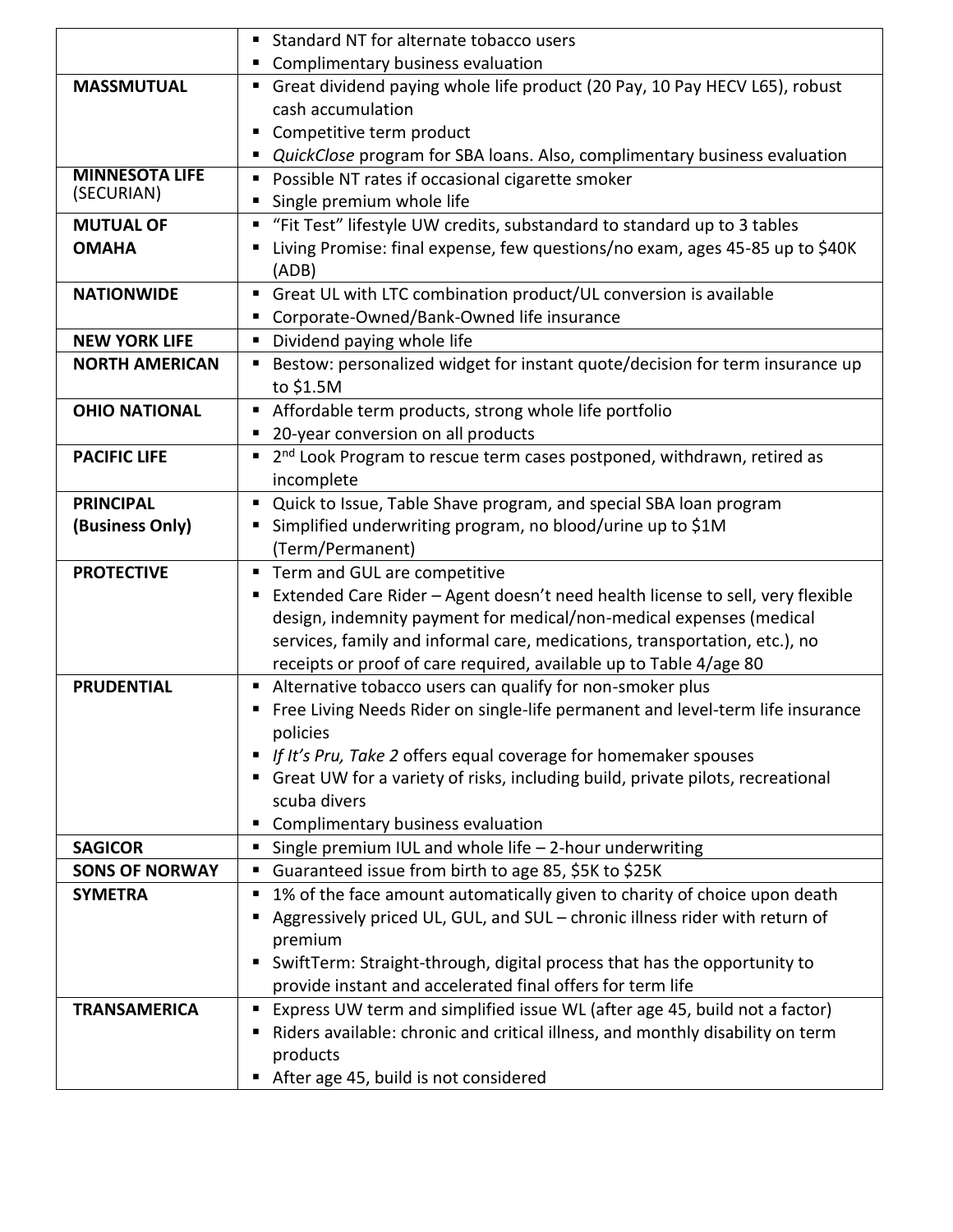

# **CARRIER HIGHLIGHTS** — cont'd

#### **DISABILITY INSURANCE**

| <b>ASSURITY</b>          | Graded benefit disability income insurance for declined cases                     |
|--------------------------|-----------------------------------------------------------------------------------|
| <b>FIDELITY SECURITY</b> | Accepts most declined cases                                                       |
| <b>GUARDIAN</b>          | Strength of contract; true own occupation with unlimited mental nervous coverage  |
| <b>LLOYD'S OF LONDON</b> | Specializing in athletes; high-income solutions; impaired risk                    |
| <b>MASSMUTUAL</b>        | Step-rated; dividend paying; true own occupation; strong MGI & GSI offers         |
| <b>OHIO NATIONAL</b>     | Unlimited mental nervous; true own occupation; 10% discount for life/DI combo     |
| <b>PRINCIPAL</b>         | Easy to work with; aggressive UW, great rates; key man coverage; benefit updates; |
|                          | loan repay                                                                        |
| <b>THE STANDARD</b>      | Affordable; true own occupation; GR & NC option                                   |

## **TRADITIONAL (Stand-Alone) LONG-TERM CARE INSURANCE**

| <b>MASSMUTUAL</b>        | Once again, available to brokers; potential power of dividends (not guaranteed)<br>٠                                                                                                                                                                                                                                                                                                                                            |
|--------------------------|---------------------------------------------------------------------------------------------------------------------------------------------------------------------------------------------------------------------------------------------------------------------------------------------------------------------------------------------------------------------------------------------------------------------------------|
| <b>MUTUAL OF OMAHA</b>   | Solid, competitive traditional LTC carrier, especially age 65+                                                                                                                                                                                                                                                                                                                                                                  |
|                          | Underwriters are easy to work with and accessible, lenient on diabetics                                                                                                                                                                                                                                                                                                                                                         |
|                          | Offers full return of premium option and several inflation options                                                                                                                                                                                                                                                                                                                                                              |
|                          | Reimbursement plan, can opt for 30% cash benefit in lieu of max. mth. reimbursement                                                                                                                                                                                                                                                                                                                                             |
|                          | Has a "2-pool" shared model - leave at least one year for so-called "healthy spouse"                                                                                                                                                                                                                                                                                                                                            |
| <b>NATIONAL GUARDIAN</b> | Solid "nichey" and very competitive, especially for young, healthy couples (under age 60)<br>and executive carve-outs                                                                                                                                                                                                                                                                                                           |
|                          | Only traditional carrier to offer: 10-pay option with lifetime/unlimited benefits; joint<br>policy; four return of premium options (including 80% surrender option); and "3-pool"<br>shared provision, which is independent of each's spouse/partner's individual pool;<br>claimant can't access the other spouse/partner's pool (better than 2-pool model)<br>5% employee discount for sponsored groups (minimum one employee) |
| <b>THRIVENT</b>          | Formerly Lutheran Financial                                                                                                                                                                                                                                                                                                                                                                                                     |
|                          | Very competitive for young couples                                                                                                                                                                                                                                                                                                                                                                                              |
|                          | • Very rich benefits available                                                                                                                                                                                                                                                                                                                                                                                                  |
|                          | Underwriting less stringent for certain conditions                                                                                                                                                                                                                                                                                                                                                                              |

#### **HYBRID LIFE-LTC** (Generally, rates for hybrids are guaranteed, eliminating the risk of a rate hike)

|                   | UL with LTC rider is very competitive                                                     |
|-------------------|-------------------------------------------------------------------------------------------|
| <b>LINCOLN</b>    | MoneyGuard II - 100% ROP year 6 - 80% ROP option for greater LTC & death benefits         |
|                   | ■ 1-Pay, 2-Pay, 3-Pay, etc., up to 10-Pay available, PU@65 now available for ages 40-54   |
|                   | No elimination period for any venue of care, i.e. pays day one whether HC or facility     |
| <b>MASSMUTUAL</b> | • Care Choice - on a whole life chassis                                                   |
|                   | Less leveraging initially, but potential power of dividends (not guaranteed)              |
| <b>NATIONWIDE</b> | " Care Matters II - Pays cash indemnity (no bills to submit, family members not excluded) |
|                   | ■ 1-Pay, 5-Pay, and 10-Pay available                                                      |